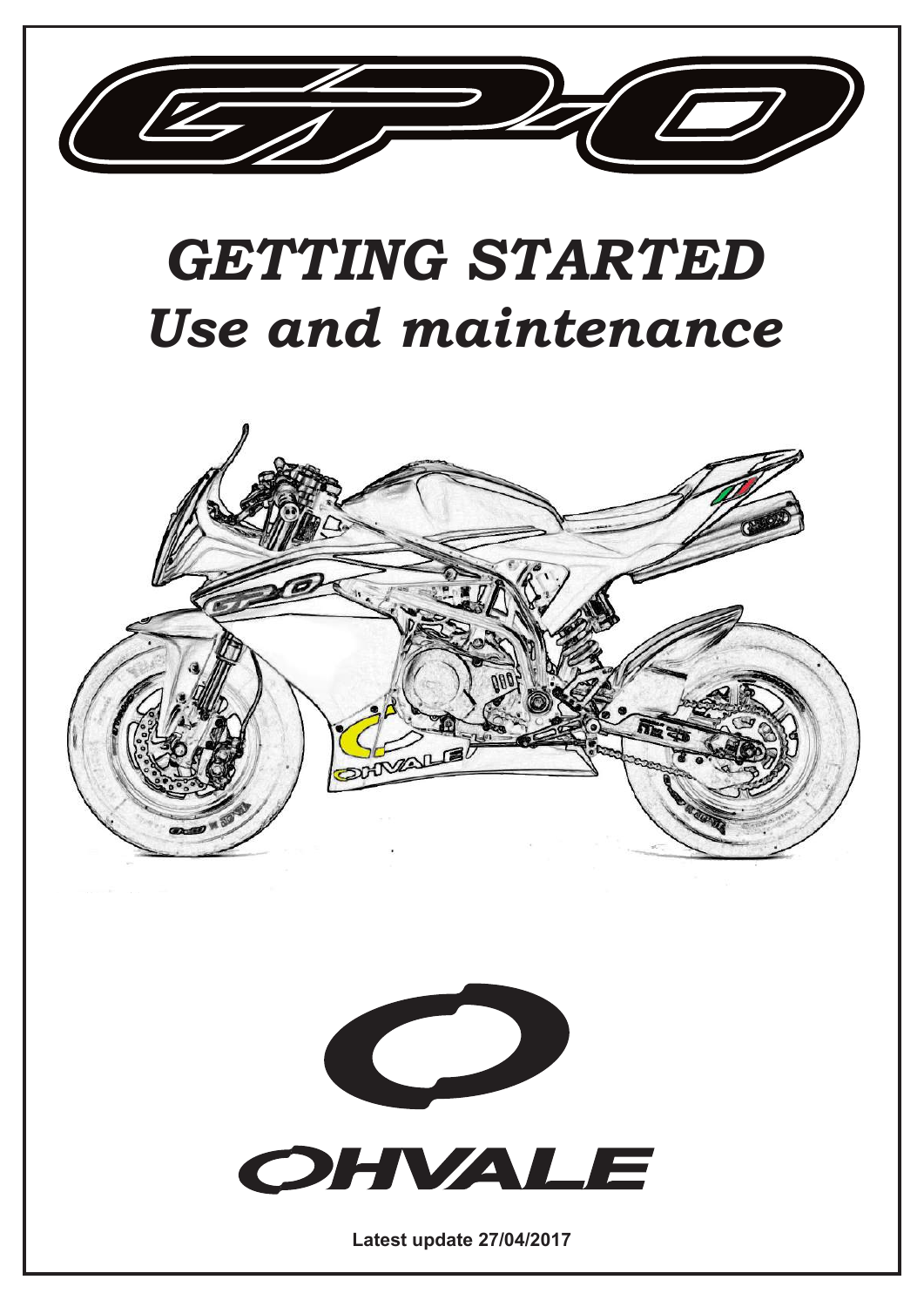

## **1. HALF HANDLEBARS**

Fixing half handlebars:

- place half handlebar close to fork upper plate (pic. 1)
- match the inner edge of the cuff with the edge of the top plate, (arrow A pic. 2)
- aligning the marks on the cuff and on the handlebar (arrow B, pic.2)
- tighten the fixing screw ( tightening max torque 22 Nm  $/$  16,22 ft lb )
- Repeat in a symmetrical manner.



## **2. CHOKE - STARTING THE ENGINE 2.1 CHOKE - SHIFT MODELS**







Choke is fitted on the left side of the carburetor. To start the engine :

- Activate the choke function. ( Only if the engine is cold )
- Shift gear to neutral.
- Push the kick starter lever until the TDC \* piston position ( \* Top Dead Centre )
- Keep the lever pressed barely after the TDC  $*$  piston position
- Press the kick starter robustly through its full range.
- Deactivate the choke function when the engine is warm

*Info* If the engine is cold, the choke function must be deactivated

*Be careful to the return of the kick starter lever. If the lever doesn't return in basic position automatically , turn off the engine.*

**NOTE** *If the engine doesn't start after 10 attempts, wait few minutes before try again with choke function deactivated.*



 **110 4S 160 4S 190 Daytona**

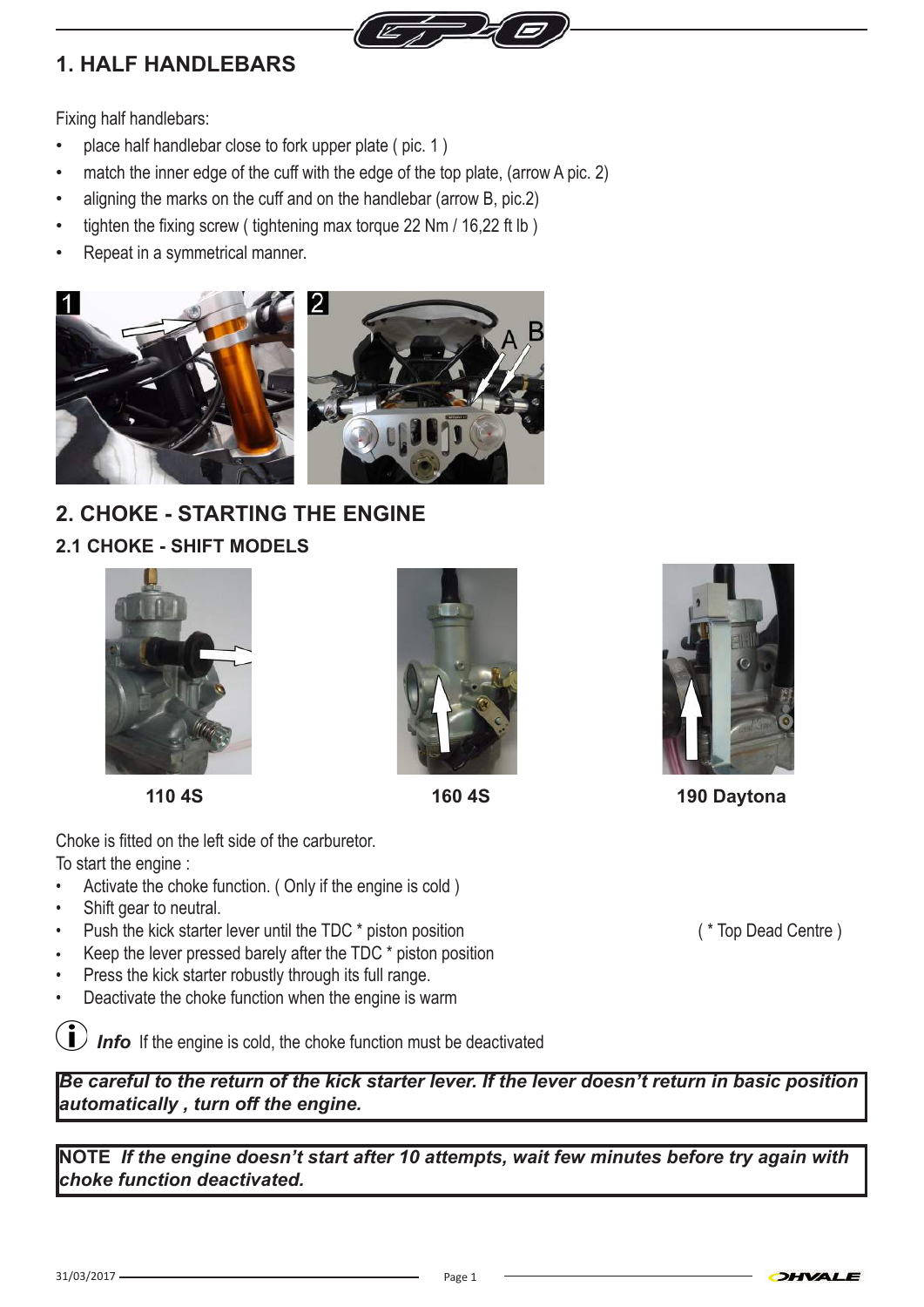

#### **2.2 CHOKE (110 A MODEL)**

Choke is fitted on the left side of the handlebar.



To start the engine :

- Raise the motorcycle with rear stand
- Activate choke lever and keep it in position.
- Engine kill button must be in ON position.
- Activate rear brake firmly.
- Push the electric starter button.
- Deactivate the choke function when the engine is ON

*I Info* If the engine is warm, the choke function must be deactivated.

**NOTE** *If the engine doesn't start after 5 seconds, release the electric starter button and wait at least 10 seconds before trying again.*

### **3. SHIFT LEVER**



#### **REVERSE SHIFT LEVER**



### **4. RUNNING-IN PHASE**

During the first 3 / 5 operating hours, follow our instructions.

- Start the engine and let it run idle for a while before use the motorcycle.
- Avoid fully opening the throttle.
- Avoid strong braking.
- Do not exceed the specified engine speed and engine performance:

| During the first 3 operating hours | $ $ < 70% |
|------------------------------------|-----------|
| During the first 5 operating hours | $ $ <100% |

**NOTE** *Avoid rev limiter and take advantage of engine torque.*



The shift lever is fitted The gear position can be seen in the photograph. on the left side of the engine. The neutral (N) position is between the first and se cond gear.



The shift lever is fitted The gear position can be seen in the photograph. on the left side of the engine. The neutral (N) position is over the first gear

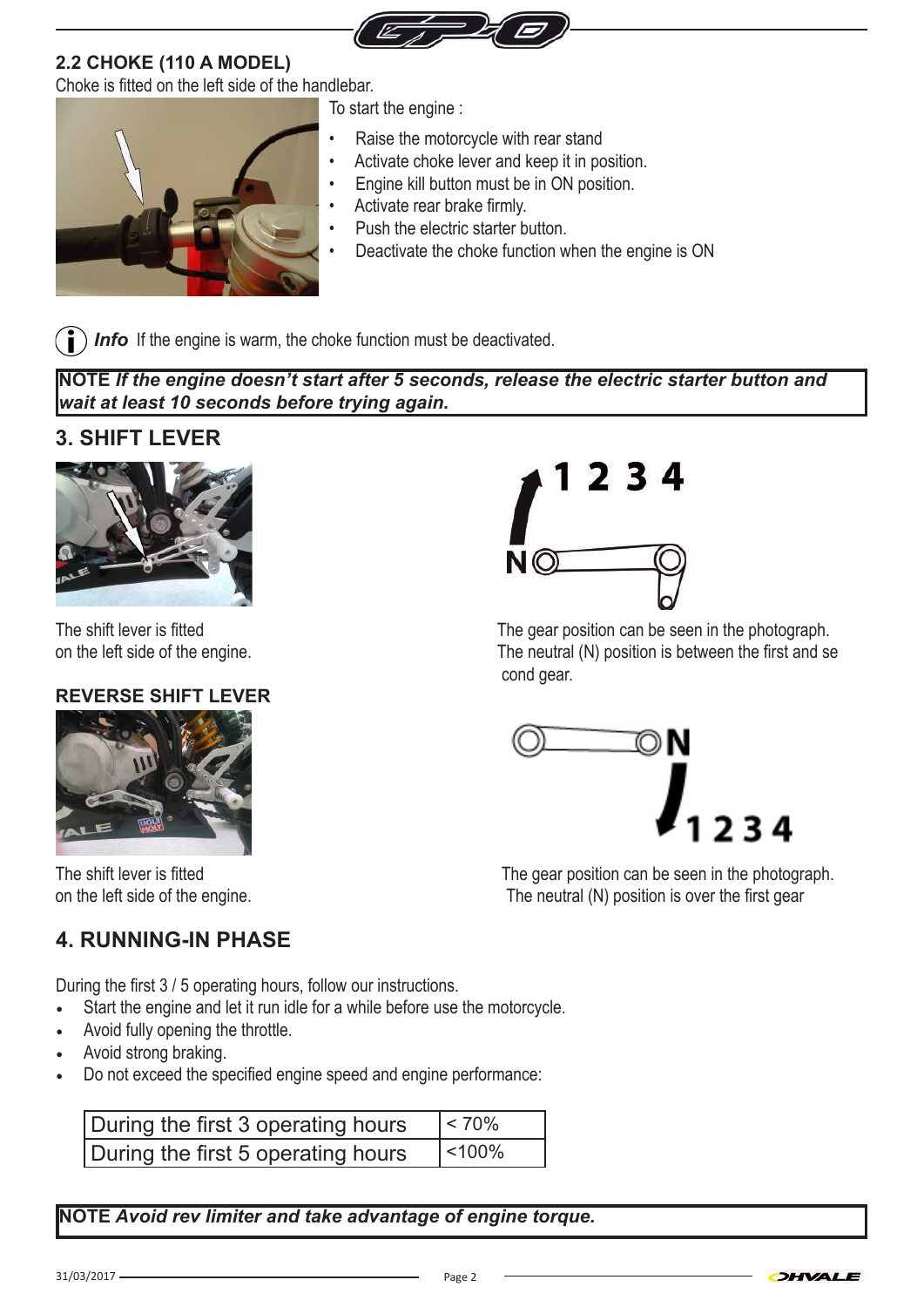

### **5. ENGINE OIL**

Only use engine oil **LIQUI MOLY RACING SYNTH 4T 10W40**.

#### **5.1 OIL QUANTITY** *(with engine completely empty )*

| <b>IMODEL</b> | QUANTITY ( total ) |
|---------------|--------------------|
| 110A          | 1100 cc            |
| 110 4S        | 850 cc             |
| 160 4S        | 1100 cc            |
| 190 DAYTONA   | 1000 cc            |

#### **5.2 CHECKING ENGINE OIL LEVEL**



#### **110 A model**

- Start the engine and let it run idle for 3/5 min, then turn it off
- Place the motorcycle on a flat surface ( without stand )
- Remove the filler cap placed on the right side of the engine, clean level rod and insert it in again without screwing it
- Remove level rod and check the level ( the oil should be nearly the max marker )
- Screw the cap until is firmly closed
- If necessary add oil until you reach max marker



#### **110 4S and 160 4S models**

- Start the engine and let it run idle for 3/5 min, then turn it off
- Place the motorcycle on a flat surface ( without stand )
- Remove the filler cap placed on the right side of the engine, clean level rod and insert it in again screwing it until is firmly closed
- Remove level rod and check the level (the oil should be at 5 mm [0.20 in ] from max marker ) ( pic. )
- Screw the cap until is firmly closed.
- If necessary add oil.



#### **190 Daytona model**

- Start the engine and let it run idle for 3/5 min, then turn it off
- Place the motorcycle on a flat surface ( without stand )
	- The oil level must be barely at the top of porthole
	- To restore the correct oil level, open filler cap placed on the right side of the engine and add the necessary quantity of oil.

#### **5.3 VALVES FREE PLAY**

Valves free play for all the models must be between 0.08 and 0.10 mm

Check valves free play when the engine is cold.

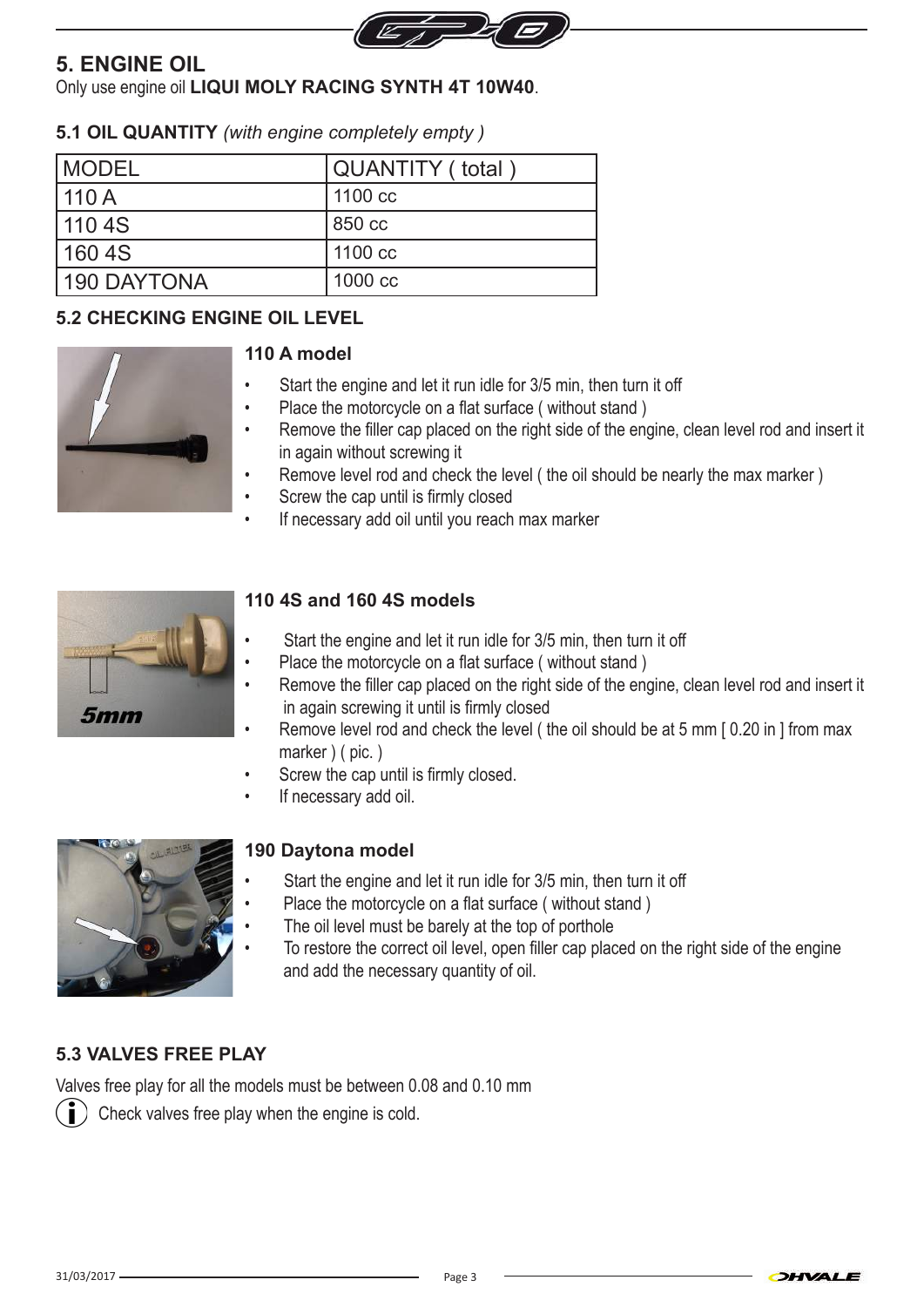

### **6. CHECKING BRAKE FLUID**

Use only brake fluid LIQUI MOLY RACING BRAKE FLUID (DOT 4)







Before riding the vehicle always check brake fluid level through the glass on brake master cylinder (look ARROWS in the pics).



You have to change brake fluid every 2 years. Maintenance works must be performed only by authorized personnel .

*Avoid contact between brake fluid and painted parts. Avoid contact between brake fluid and tyres.Follow the instructions written on brake fluid bottle.* 

## **7. TRANSMISSION**

### **7.1 CHAIN LUBRICATION**

Raise the motorcycle with rear stand, put the gear shift to neutral and with engine OFF, use the chain spray on the chain while turning the rear wheel with your hand in a fast and continuous way. Lubricate the chain every 3 operating hours and use only **LIQUI MOLY RACING CHAIN SPRAY WHITE.**

### **7.2 CHECKING CHAIN TENSION**

- Raise the motorcycle with rear stand, put the gear shift to neutral and with engine OFF.
- Check the free travel of the chain, in the middle between the pinion and the sprocket. Repeat this measurement at different chain position.

· TENSIONE CATENA A MOTOCICLO SCARICO **CHAIN TENSION WITH NO LOAD** 



**CHAIN TENSION WITH NO LOAD** 

18<sub>mm</sub>

110-4S e 190 Daytona

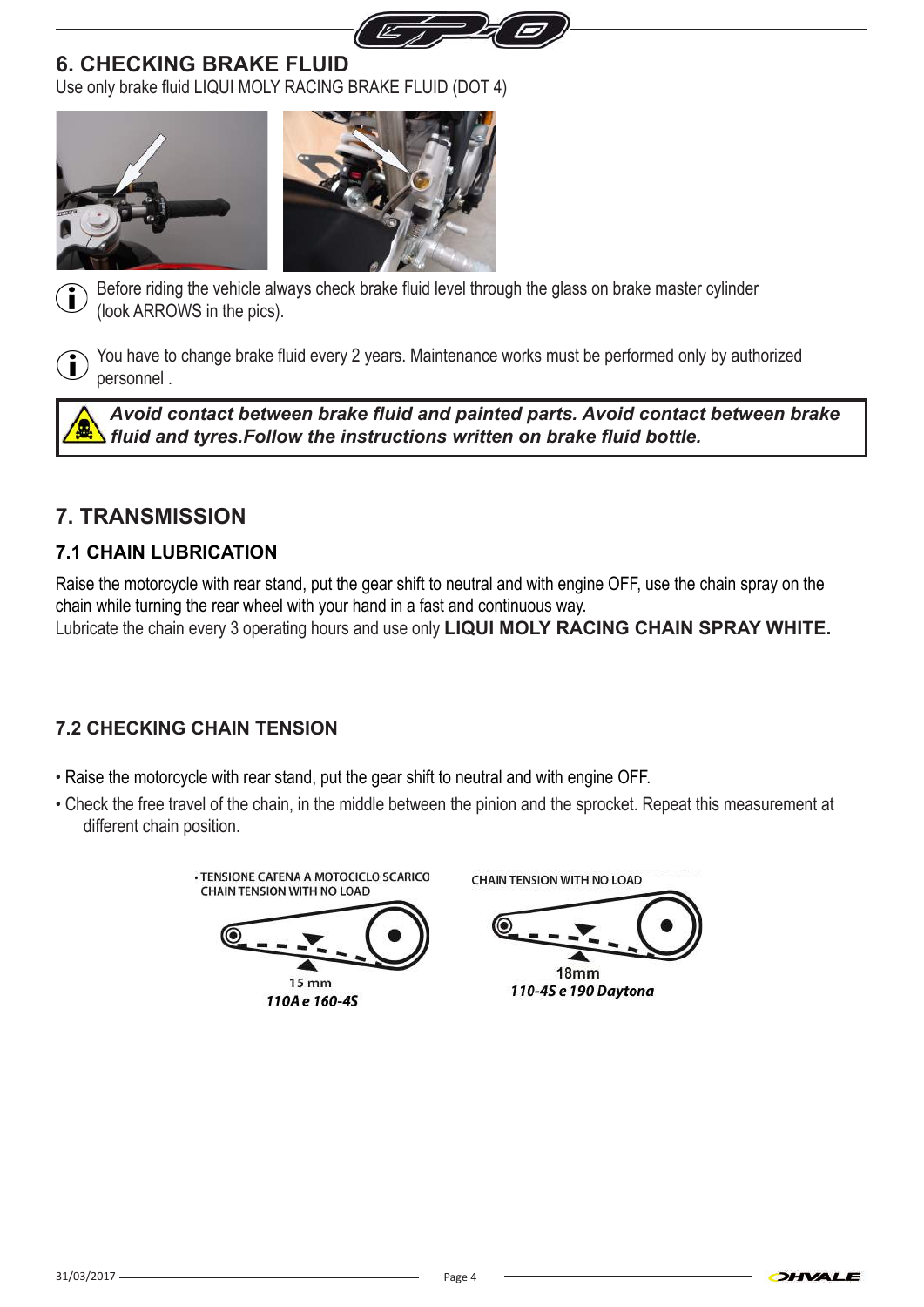

#### **7.3 ADJUSTING CHAIN TENSION**



Raise the motorcycle with rear stand, put the gear shift to neutral and with engine off.

- Loosen the rear wheel spindle and the screw register nut
- Ajust the chain tension by turning the adjusting screws left and right

• Turn adjusting screws on the left and right so that the markings on the left and right chain adjusters are in the same position relative to the reference marks. The rear wheel is correctly allineated.

- Tighten nuts of the adjusting screws
- Make sure that chain adjusters are fitted correctly on adjusting scres, then tighten the rear wheel spindle nut.

 $I = I - I$ 

| Nut, rear wheel spindle | M14 (60 Nm Max torque |
|-------------------------|-----------------------|
|-------------------------|-----------------------|

#### **7.4 PINION / SPROCKET RATIO TABLE**

|    | <b>RATIO</b> |      |    | <b>RATIO</b> |
|----|--------------|------|----|--------------|
| 17 | 23           | 1,35 | 14 | 30           |
| 16 | 23           | 1,44 | 13 | 28           |
| 17 | 25           | 1,47 | 17 | 37           |
| 15 | 23           | 1,53 | 16 | 35           |
| 16 | 25           | 1,56 | 15 | 33           |
| 17 | 27           | 1,59 | 14 | 31           |
| 14 | 23           | 1,64 | 13 | 29           |
| 17 | 28           | 1,65 | 17 | 38           |
| 15 | 25           | 1,67 | 16 | 36           |
| 16 | 27           | 1,69 | 15 | 34           |
| 17 | 29           | 1,71 | 14 | 32           |
| 16 | 28           | 1,75 | 17 | 39           |
| 17 | 30           | 1,76 | 13 | 30           |
| 13 | 23           | 1,77 | 16 | 37           |
| 14 | 25           | 1,79 | 15 | 35           |
| 15 | 27           | 1,80 | 14 | 33           |
| 16 | 29           | 1,81 | 16 | 38           |
| 17 | 31           | 1,82 | 13 | 31           |
| 15 | 28           | 1,87 | 15 | 36           |
| 16 | 30           | 1,88 | 14 | 34           |
| 17 | 32           | 1,88 | 16 | 39           |
| 13 | 25           | 1,92 | 13 | 32           |
| 14 | 27           | 1,93 | 15 | 37           |
| 15 | 29           | 1,93 | 14 | 35           |
| 16 | 31           | 1,94 | 15 | 38           |
| 17 | 33           | 1,94 | 13 | 33           |
| 14 | 28           | 2,00 | 14 | 36           |
| 15 | 30           | 2,00 | 15 | 39           |
| 16 | 32           | 2,00 | 13 | 34           |
| 17 | 34           | 2,00 | 14 | 37           |
| 17 | 35           | 2,06 | 13 | 35           |
| 16 | 33           | 2,06 | 14 | 38           |
| 15 | 31           | 2,07 | 13 | 36           |
| 14 | 29           | 2,07 | 14 | 39           |
| 13 | 27           | 2,08 | 13 | 37           |
| 17 | 36           | 2,12 | 13 | 38           |
| 16 | 34           | 2,13 | 13 | 39           |
| 15 | 32           | 2,13 |    |              |

|    | SPRUUNET KAIIU TABLE |      |    | <b>Company of the Company</b> |      |
|----|----------------------|------|----|-------------------------------|------|
|    | <b>RATIO</b>         |      |    | <b>RATIO</b>                  |      |
| 17 | 23                   | 1,35 | 14 | 30                            | 2,14 |
| 16 | 23                   | 1,44 | 13 | 28                            | 2,15 |
| 17 | 25                   | 1,47 | 17 | 37                            | 2,18 |
| 15 | 23                   | 1,53 | 16 | 35                            | 2,19 |
| 16 | 25                   | 1,56 | 15 | 33                            | 2,20 |
| 17 | 27                   | 1,59 | 14 | 31                            | 2,21 |
| 14 | 23                   | 1,64 | 13 | 29                            | 2,23 |
| 17 | 28                   | 1,65 | 17 | 38                            | 2,24 |
| 15 | 25                   | 1,67 | 16 | 36                            | 2,25 |
| 16 | 27                   | 1,69 | 15 | 34                            | 2,27 |
| 17 | 29                   | 1,71 | 14 | 32                            | 2,29 |
| 16 | 28                   | 1,75 | 17 | 39                            | 2,29 |
| 17 | 30                   | 1,76 | 13 | 30                            | 2,31 |
| 13 | 23                   | 1,77 | 16 | 37                            | 2,31 |
| 14 | 25                   | 1,79 | 15 | 35                            | 2,33 |
| 15 | 27                   | 1,80 | 14 | 33                            | 2,36 |
| 16 | 29                   | 1,81 | 16 | 38                            | 2,38 |
| 17 | 31                   | 1,82 | 13 | 31                            | 2,38 |
| 15 | 28                   | 1,87 | 15 | 36                            | 2,40 |
| 16 | 30                   | 1,88 | 14 | 34                            | 2,43 |
| 17 | 32                   | 1,88 | 16 | 39                            | 2,44 |
| 13 | 25                   | 1,92 | 13 | 32                            | 2,46 |
| 14 | 27                   | 1,93 | 15 | 37                            | 2,47 |
| 15 | 29                   | 1,93 | 14 | 35                            | 2,50 |
| 16 | 31                   | 1,94 | 15 | 38                            | 2,53 |
| 17 | 33                   | 1,94 | 13 | 33                            | 2,54 |
| 14 | 28                   | 2,00 | 14 | 36                            | 2,57 |
| 15 | 30                   | 2,00 | 15 | 39                            | 2,60 |
| 16 | 32                   | 2,00 | 13 | 34                            | 2,62 |
| 17 | 34                   | 2,00 | 14 | 37                            | 2,64 |
| 17 | 35                   | 2,06 | 13 | 35                            | 2,69 |
| 16 | 33                   | 2,06 | 14 | 38                            | 2,71 |
| 15 | 31                   | 2,07 | 13 | 36                            | 2,77 |
| 14 | 29                   | 2,07 | 14 | 39                            | 2,79 |
| 13 | 27                   | 2,08 | 13 | 37                            | 2,85 |
| 17 | 36                   | 2,12 | 13 | 38                            | 2,92 |
| 16 | 34                   | 2,13 | 13 | 39                            | 3,00 |

#### **STOCK RATIO**

| 110 4S | 190 DAYTONA | 10 | 160 4S |
|--------|-------------|----|--------|

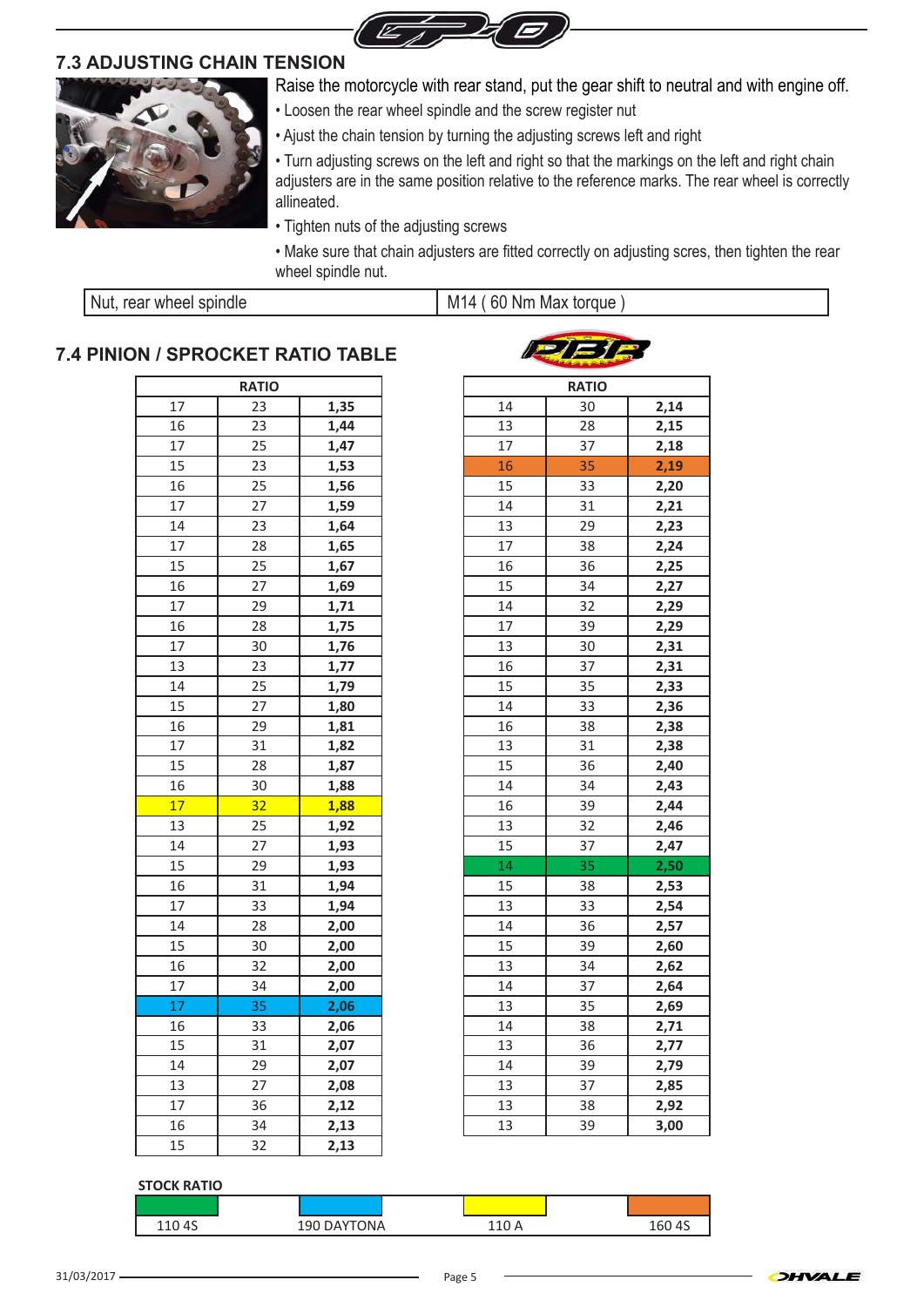

### **8. SUSPENSIONS**

#### **8.1 REAR SHOCK ABSORBER**

The rear shock absorber is adjustable in length, spring pre-load ( K175 white color ), hydraulic in compression and extension. ( adjustable in lenght on the frame ).



Is available (as optional) a softer spring (K140 yellow color) recommended for drivers under 50Kg of weight.



| 1 spring pre-load          | K175: 125mm - K140: 128mm |
|----------------------------|---------------------------|
| 2 Hydraulic in compression | lopen 6 click from closed |
| 3 Hydraulic in extension   | lopen 5 click from closed |
| 4 Shock absorber lenght    | standard 260mm            |

### **8.2 ADJUSTABLE SPRING PRE-LOAD KIT FOR FRONT FORK (OPTIONAL)**



To adjust the spring pre-load , turn adjusting registers (clockwise to increase preload, counter-clockwise to decrease pre-load). Standard setting : 5 turns.

OHVALE

Is available (as optional) a softer spring (K60) recommended for drivers under 50Kg of weight. Stock spring is K70.

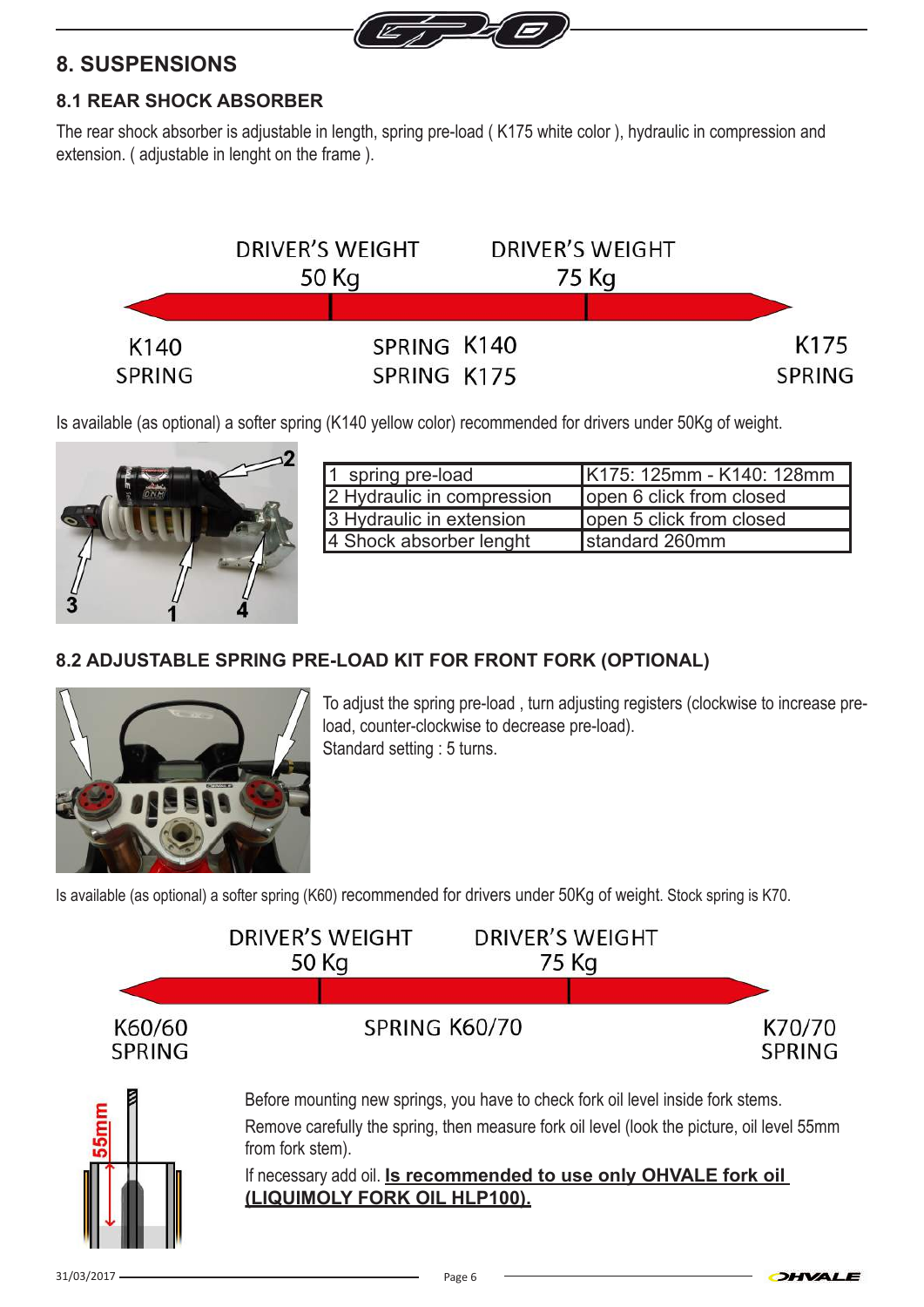

#### **8.3 REAR SHOCK ABSORBER OHLINS (OPTIONAL)**

The rear shock absorber is adjustable in length, spring pre-load , hydraulic in compression and extension. ( adjustable in length on the frame ).



### **8.4 ANDREANI FORK CARTRIDGE (optional)**



3

To adjust the spring pre-load , turn adjusting registers (clockwise to increase preload, counter-clockwise to decrease pre-load).

|           |                                                  | Spring preload 5 turns (from opened) |
|-----------|--------------------------------------------------|--------------------------------------|
| <u> 2</u> | Hydraulic in compression 2.5 turns (from opened) |                                      |
|           | (C engraved on the cap)                          |                                      |
| 2         | Hydraulic in extension 2 turns (from opened)     |                                      |
|           | $(R$ engraved on the cap)                        |                                      |





from fork stem).

If necessary add oil. **Is recommended to use only OHLINS fork oil (OHLINS Suspension fluid No. 5).**

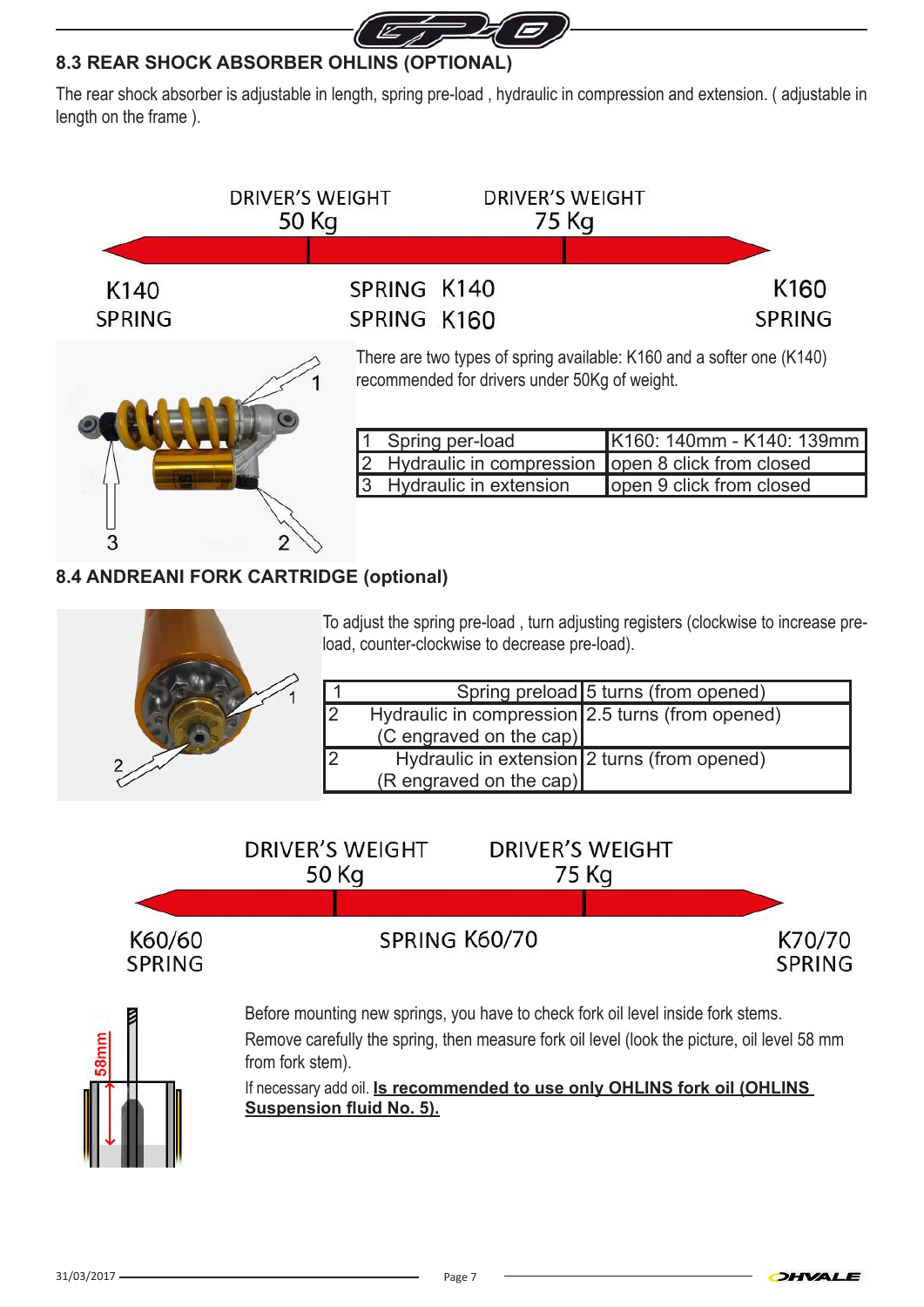

## **9. PERIODIC MAINTENANCE**

| OHVALE CEPAC                             |                  |                        |            |            |            |                                                 |
|------------------------------------------|------------------|------------------------|------------|------------|------------|-------------------------------------------------|
| PERIODIC MAINTENANCE                     |                  |                        |            |            |            |                                                 |
|                                          | After running-in | After race             | Every 10 h | Every 20 h | Every 40 h | <b>NOTES</b>                                    |
| <b>ENGINE OIL</b>                        |                  |                        |            |            |            |                                                 |
| Inspect<br>Chek oil level                | $\bullet$        | $\bullet$<br>$\bullet$ |            |            |            |                                                 |
| Replace                                  | $\bullet$        |                        | $\bullet$  |            |            |                                                 |
| <b>ENGINE VALVES</b>                     |                  |                        |            |            |            | The engine must be cold                         |
| Check the valve clearences               | $\bullet$        |                        | $\bullet$  |            |            | Check wear of valve's seats and stems           |
| Inspect<br><b>VALVE SPRINGS</b>          |                  |                        |            |            | $\bullet$  |                                                 |
| Inspect                                  |                  |                        |            |            | $\bullet$  | Check the lenght                                |
| <b>CAMSHAFTS</b>                         |                  |                        |            |            |            | Inspect cam surface                             |
| Inspect                                  |                  |                        |            |            | $\bullet$  |                                                 |
| SHIFT-GEARS-SHIFT FORKS-DESMO<br>Inspect |                  |                        |            |            | $\bullet$  | Check the wear of gears and forks               |
| PISTON                                   |                  |                        |            |            |            |                                                 |
| Replace                                  |                  |                        |            |            | $\bullet$  |                                                 |
| PISTON RINGS                             |                  |                        |            |            |            |                                                 |
| Replace                                  |                  |                        |            |            | $\bullet$  |                                                 |
| <b>PISTON PIN</b><br>Replace             |                  |                        |            |            | $\bullet$  |                                                 |
| TESTA                                    |                  |                        |            |            |            | Check valve seats and clean from carbon residue |
| Inspect and clean                        |                  |                        |            |            | $\bullet$  | Replace gasket                                  |
| <b>CILINDER</b>                          |                  |                        |            |            |            | Inspect rifling. Check the wear                 |
| Inspect and clean                        |                  |                        |            |            | $\bullet$  |                                                 |
| <b>CRANKSHAFT</b><br>Inspect             |                  |                        |            |            | $\bullet$  | Check connecting-rod and bearings               |
| CLUTCH                                   |                  |                        |            |            |            |                                                 |
| Inspect                                  | $\bullet$        |                        | $\bullet$  |            |            | Inspect clutch bell, disks and clutch springs   |
| <b>TIMING CHAIN - GEARS</b>              |                  |                        |            |            |            |                                                 |
| Inspect                                  |                  |                        |            | $\bullet$  |            | Check the wear of chain teeth                   |
| Replace<br><b>FLYWHEEL NUT</b>           |                  |                        |            |            | $\bullet$  |                                                 |
| Check torque                             | $\bullet$        |                        |            |            | $\bullet$  | Max torque 50Nm                                 |
| <b>CRANK</b>                             |                  |                        |            |            |            |                                                 |
| Inspect                                  |                  |                        |            |            | $\bullet$  |                                                 |
| <b>CARBURETOR</b>                        |                  |                        |            |            |            |                                                 |
| Inspect and clean<br>SPARK PLUG          |                  |                        | $\bullet$  |            |            |                                                 |
| Inspect and clean                        | $\bullet$        | $\bullet$              |            |            |            |                                                 |
| Replace                                  |                  |                        | ٠          |            |            |                                                 |
| <b>OIL RADIATOR</b>                      |                  |                        |            |            |            | Check loss or wear of tubes                     |
| Check hoses and leakage<br>AIR FILTER    | $\bullet$        | $\bullet$              |            |            |            |                                                 |
| Clean and lubricate                      |                  |                        | $\bullet$  |            |            | Use specific air filter oil                     |
| Replace                                  |                  |                        |            |            |            |                                                 |
| oil filter                               |                  |                        |            |            |            |                                                 |
| Replace                                  |                  |                        | $\bullet$  |            |            |                                                 |
| <b>INNER OIL</b><br>Clean                |                  |                        | $\bullet$  |            |            |                                                 |
| <b>BRAKE FLUID</b>                       |                  |                        |            |            |            |                                                 |
| <b>Check</b>                             | $\bullet$        | $\bullet$              | $\bullet$  |            |            | Check the level                                 |
| <b>BRAKE LININGS</b>                     |                  |                        |            |            |            | Check the wear                                  |
| Check<br><b>BRAKE SYSTEM</b>             |                  |                        | $\bullet$  |            |            |                                                 |
| Check                                    |                  |                        | $\bullet$  |            |            | Check brake disks and tubes                     |
| <b>FIXING NUTS AND SCREWS</b>            |                  |                        |            |            |            | See "MAX TORQUE" table                          |
| Check                                    |                  |                        | $\bullet$  |            |            |                                                 |
| <b>FORK</b>                              |                  |                        |            |            |            | Check oil loss                                  |
| <b>Check</b><br><b>FUEL SYSTEM</b>       |                  |                        |            | $\bullet$  |            |                                                 |
| Check                                    |                  |                        | $\bullet$  |            |            | Check fuel tubes, vent pipe and fuel filter     |
| RECOVERY TANK                            |                  |                        |            |            |            |                                                 |
| Empty                                    |                  | $\bullet$              |            |            |            |                                                 |
| <b>WHEELS AND TYRES</b>                  |                  |                        |            |            |            | Check wear and pressure                         |
| Check<br>STEERING BEARINGS               |                  | $\bullet$              |            |            |            |                                                 |
| Check                                    | $\bullet$        |                        |            | $\bullet$  |            |                                                 |
| CHAIN                                    |                  |                        |            |            |            |                                                 |
| Check chain tension                      |                  | $\bullet$              |            |            |            |                                                 |
| Lubricate                                |                  | every 3 h              |            |            |            |                                                 |
| <b>PINION AND SPROCKET</b><br>Check      |                  | $\bullet$              |            |            |            |                                                 |
| <b>CLUTCH CONTROL</b>                    |                  |                        |            |            |            |                                                 |
| Check                                    | $\bullet$        | $\bullet$              | $\bullet$  |            |            |                                                 |
| <b>GAS CONTROL</b>                       |                  |                        |            |            |            |                                                 |
| <b>Check</b>                             |                  | $\bullet$              | $\bullet$  |            |            |                                                 |

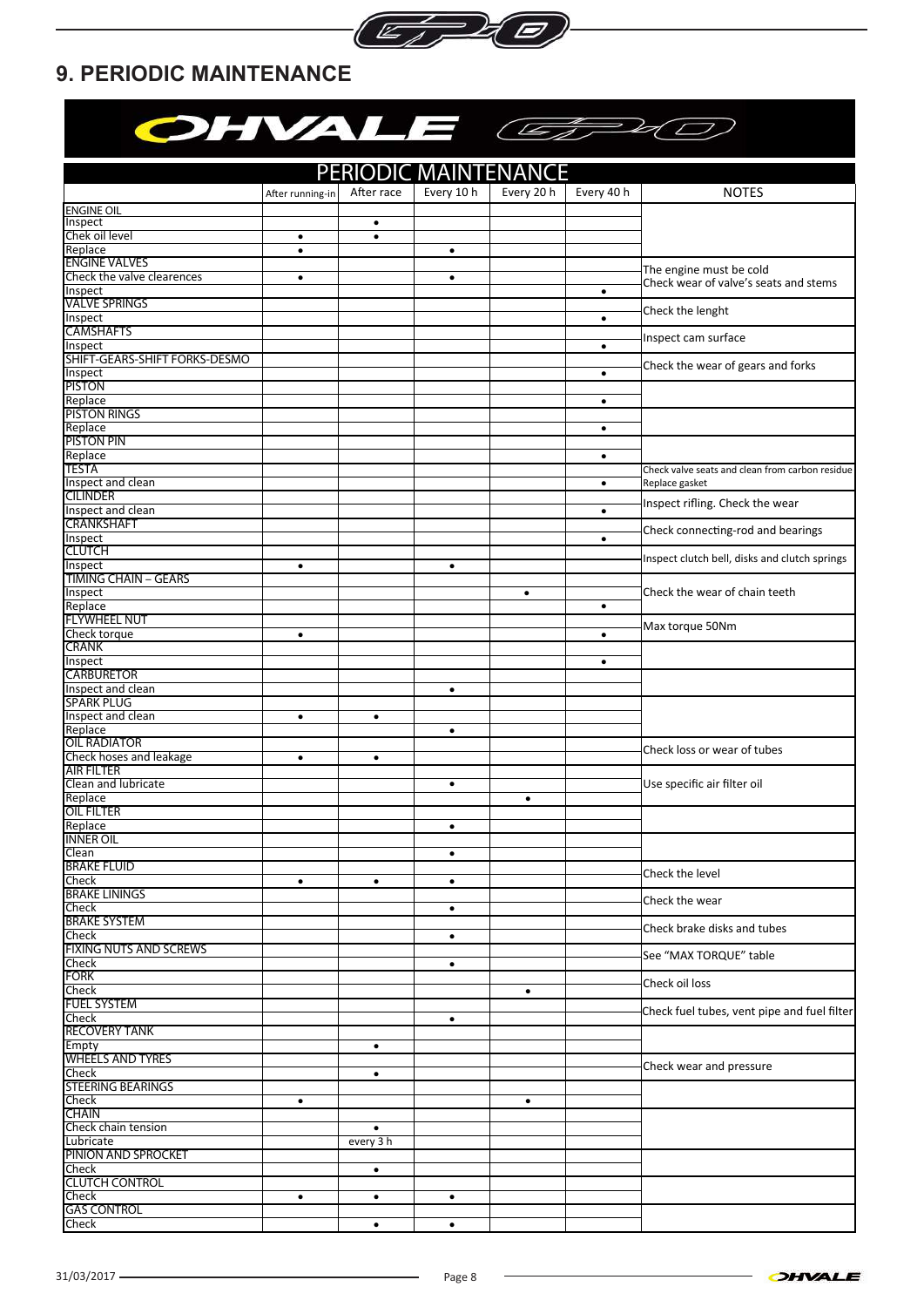

## **10. MAX TORQUE TABLE**

|                                  | Q.tv           | <b>Thread</b>  | <b>Nm</b> | Kgm | Lb ft          | <b>Notes</b>         |
|----------------------------------|----------------|----------------|-----------|-----|----------------|----------------------|
| Rear wheel spindle               | 1              | M14x1,5        | 60        | 6   | 44             |                      |
| Front rear spindle               | 1              | M12            | 60        | 6   | 44             |                      |
| Swingarm spindle                 | 1              | M12            | 60        | 6   | 44             |                      |
| Steering bearing lock nut        | 1              | M25x1,5        | 12        | 1,2 | 9              |                      |
| Screws, brake discs              | 6              | M <sub>8</sub> | 25        | 2,5 | 18,5           | Medium thread locker |
| Screws, sprocket                 | 3              | M <sub>8</sub> | 25        | 2,5 | 18,5           | Strong thread locker |
| Screw, spindle steer             | 1              | M16x1,5        | 50        | 5   | 37             |                      |
| Screws, pins brake / shift lever | $\overline{2}$ | M <sub>8</sub> | 15        | 1,5 | 11             | Medium thread locker |
| Screws, footrest slider          | $\overline{2}$ | M <sub>6</sub> | 8         | 0,8 | $6\phantom{1}$ | Medium thread locker |
| Screws, footrest holder          | 4              | M <sub>8</sub> | 25        | 2,5 | 18,5           | Medium thread locker |
| Screws, front caliper holder     | $\overline{2}$ | M <sub>8</sub> | 25        | 2,5 | 18,5           | Medium thread locker |
| Screws, calipers                 | $\overline{4}$ | M <sub>8</sub> | 25        | 2,5 | 18,5           | Medium thread locker |
| Nut, shock absorber holder       | 1              | M14x1,5        | 110       | 11  | 81             |                      |
| Nuts, Cylinder head holder       | $\overline{2}$ | M <sub>8</sub> | 25        | 2,5 | 18,5           | 160-4 speed          |
| Nuts, Cylinder head holder       | $\overline{2}$ | M7             | 16        | 1,6 | 12             | 110-A - 110-4s       |
| Screw, fairings                  | 14             | M <sub>5</sub> |           |     |                |                      |
| Screw, fairings                  | 9              | M <sub>6</sub> |           |     |                |                      |
| Spark plug                       | 1              | M10x1          | 14        | 1,4 | 10,5           |                      |
| Screw, oil drainer               | 1              | M12x1,5        | 24        | 2,4 | 18             |                      |
| Screw, kick lever                | 1              | M <sub>8</sub> | 29        | 2,9 | 22             |                      |

## **11. TYRES PRESSURE TABLE**





## **12. FLUIDS AND LUBRICANTS**

| <b>ENGINE OIL</b>    | LIQUI MOLY RACING SYNTH 4T 10W-40   |
|----------------------|-------------------------------------|
| <b>FORK OIL</b>      | FORK OIL HLP100                     |
| <b>BRAKE FLUID</b>   | LIQUI MOLY RACING BRAKE FLUID       |
| <b>MULTI-SPRAY</b>   | <b>LIQUI MOLY MULTI-SPRAY</b>       |
| <b>CHAIN CLEANER</b> | LIQUI MOLY RACING CHAIN CLEANER     |
| <b>CHAIN SPRAY</b>   | LIQUI MOLY RACING CHAIN SPRAY WHITE |



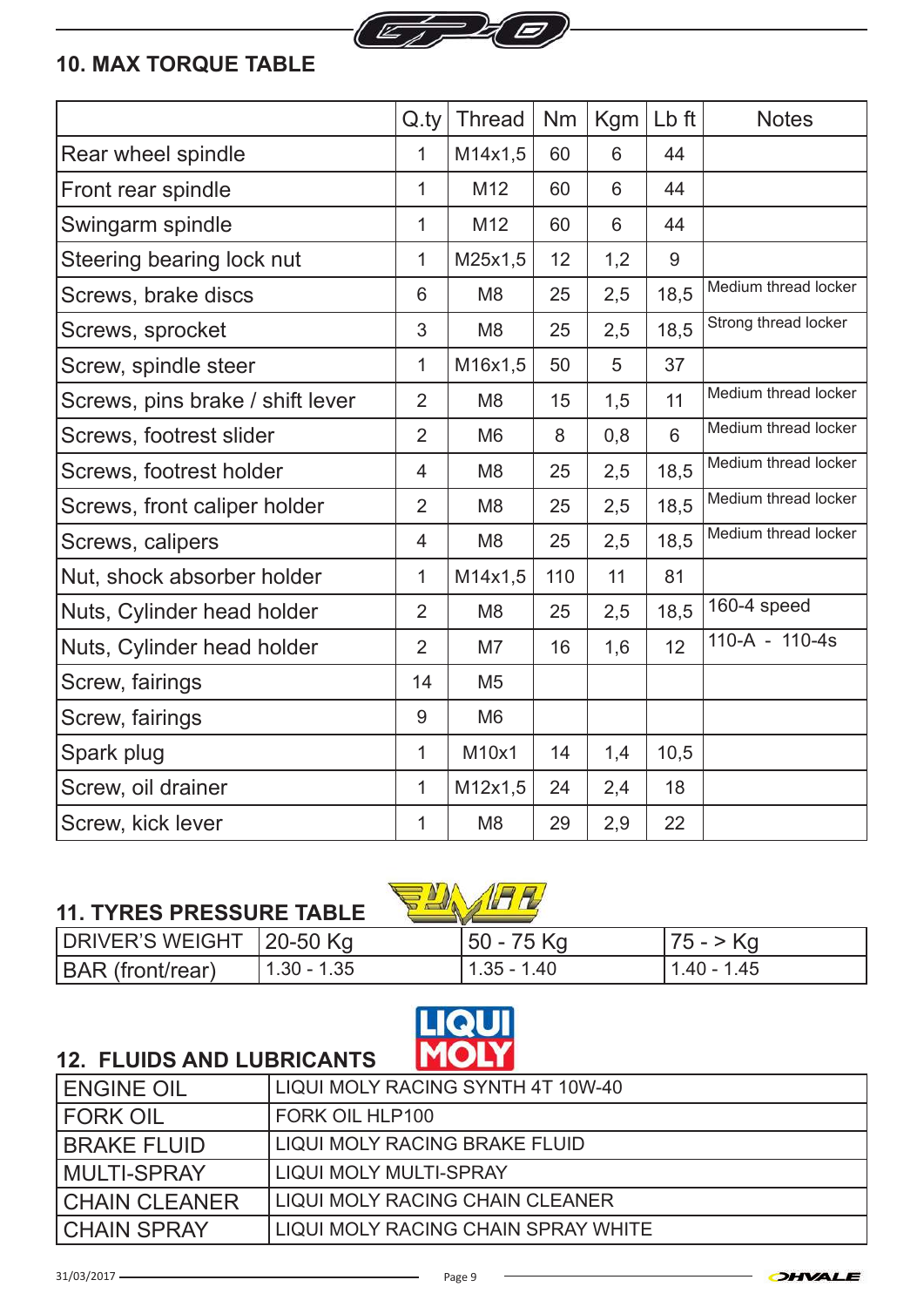

# **INDEX**

| 1              |                              |  |
|----------------|------------------------------|--|
| $\overline{2}$ |                              |  |
|                | 2.1                          |  |
|                | 22                           |  |
| 3              | <b>GEAR SHIFT LEVER</b>      |  |
| 4              |                              |  |
| 5              | <b>ENGINE OIL</b>            |  |
|                | 51                           |  |
|                | 5.2                          |  |
|                | 5.3                          |  |
| 6              |                              |  |
| 7              | TRANSMISSION                 |  |
|                |                              |  |
|                |                              |  |
|                |                              |  |
|                |                              |  |
| 8              |                              |  |
|                |                              |  |
|                |                              |  |
|                |                              |  |
|                |                              |  |
| 9              |                              |  |
| 10             | <b>MAX TORQUE TABLE</b>      |  |
| 11             |                              |  |
| 12             | <b>FLUIDS AND LUBRICANTS</b> |  |
|                |                              |  |

 $\overline{\phantom{0}}$